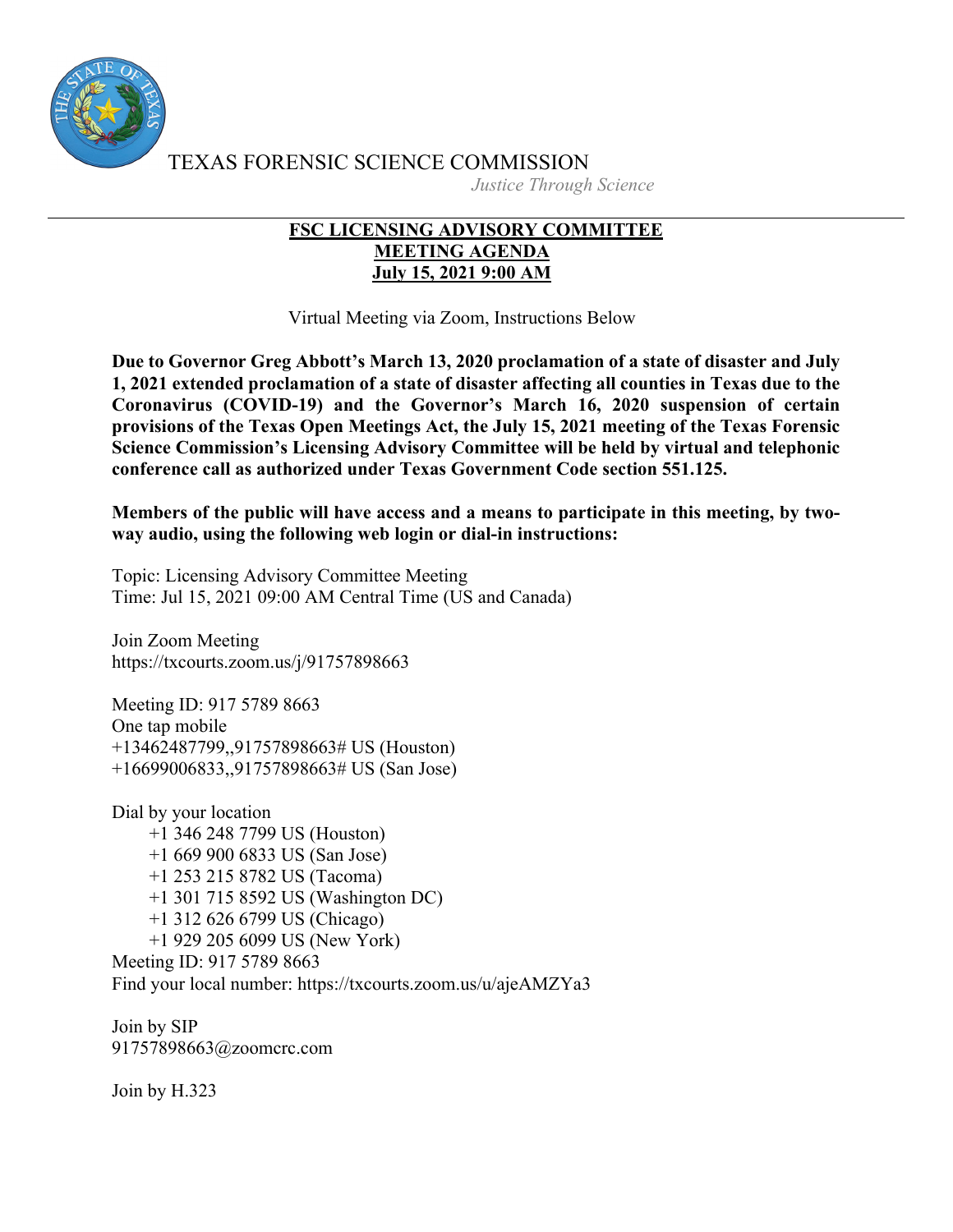162.255.37.11 (US West) 162.255.36.11 (US East) 115.114.131.7 (India Mumbai) 115.114.115.7 (India Hyderabad) 213.19.144.110 (Amsterdam Netherlands) 213.244.140.110 (Germany) 103.122.166.55 (Australia Sydney) 103.122.167.55 (Australia Melbourne) 64.211.144.160 (Brazil) 69.174.57.160 (Canada Toronto) 65.39.152.160 (Canada Vancouver) 207.226.132.110 (Japan Tokyo) 149.137.24.110 (Japan Osaka) Meeting ID: 917 5789 8663

Join by Skype for Business https://txcourts.zoom.us/skype/91757898663

## **Public Participant Instructions:**

**If you wish to provide public comment during the meeting on a topic being discussed by Commissioners, please type your question or comment in the chat box or virtually raise your hand. The meeting facilitator will mute and unmute participants at the direction of the Chairperson. If you are not able to provide public comment during the meeting and still wish to provide public comment, the Commission will have a public comment period at the end of its agenda to address any remaining questions or comments. You may also fill out and email Kathryn Adams a Public Testimony Form to info@fsc.texas.gov in advance of the meeting to ensure your public comment is addressed. All public comments are limited to 5 minutes with adjustments as necessary. A recording of the meeting will be available after July 16, 2021. To obtain a recording, please contact Kathryn Adams at (512) 936-0770 or email kathryn.adams@fsc.texas.gov.**

**During this meeting, the LAC may consider and take action on the following items. The LAC may take breaks as necessary.**

- 1. Call meeting to order. Roll call for members. (Reat) *(2 min)*
- 2. Instructions for public participation. (Tomlin) *(2 min)*
- 3. Review and adoption of minutes from April 15, 2021 meeting. (Reat) *(1 min)*
- 4. Administrative update, including update on number of licenses issued and number of renewals processed, update on database project with Office Court Administration IT, updates to TopClass learning management software. (Garcia/Tomlin/Soward) *(5 min)*
- 5. Discussion and vote for rule regarding license expiration policy. (Garcia/Tomlin) *(5 min)*